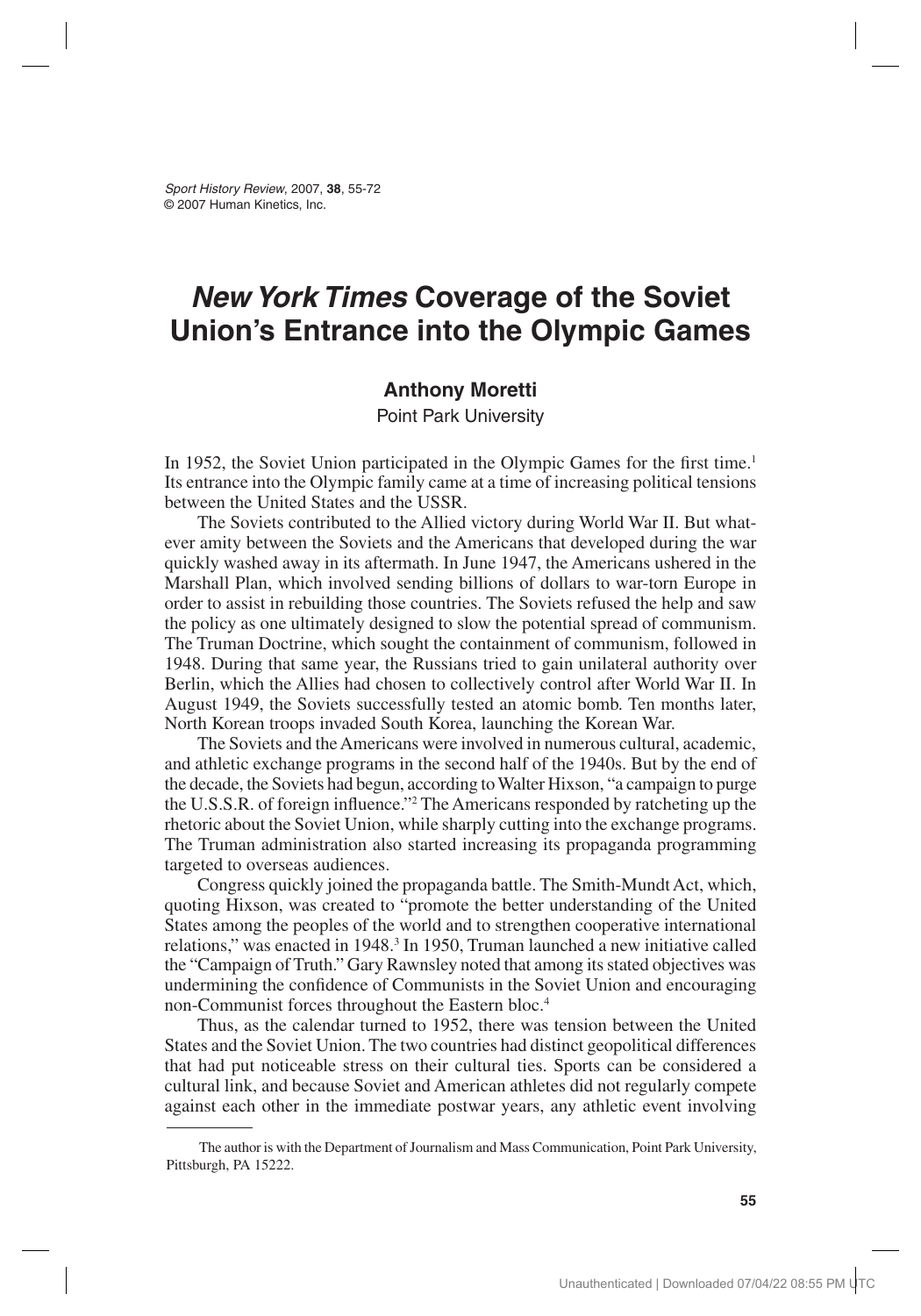the two nations would be closely scrutinized and would have tense undertones. Moreover, international athletic competitions involving the United States and the Soviet Union had begun to take on a quality that would remain evident throughout the Cold War: they were pseudo-war contests. The American and Soviet efforts to be the world's preeminent geopolitical nation included seeking allies throughout the world, spreading their political ideology, stockpiling nuclear weapons, and creating numerically strong armies. However, neither side ever used the munitions or manpower on the other; instead, areas such as the Olympic Games and other important international sports events became the battlegrounds upon which Americans and Soviets (and their respective allies) fought for Olympic medals, individual glory, and the supposed demonstration of the vitality of their political, economic, and social way of life.

The track and field stadiums, ice hockey rinks, basketball courts, and other sports-specific venues became (and remain today) acceptable substitutes for war, for a number of reasons. First, they were structured places of combat. Athletes were not going to be ambushed by their enemies; judges were not supposed to tolerate illegal moves or activities; and no dangerous weaponry was allowed. In other words, the athletic ability of the competitor(s) was supposed to be the sole criterion upon which success or failure was determined. Next, they were visible. Men, women, and children were welcomed to enter the stadium and witness the proceedings. Smoked-filled rooms were not the locations where winners and losers were decided; success happened in the open for anyone to see. Finally, journalists from all over the world also were present, and they provided news accounts of what happened to their readers, listeners, and viewers. In short, the structure, openness, and accountability of the Olympic Games gave them (and other international sports competitions) an air of presumed legitimacy: Olympic officials thus could argue that what happened during these Games were credible demonstrations of athletic success, because there were rules governing them, spectators watching them, and objective observers relaying details about them. Along the same lines, the United States and the Soviet Union were able to use these events to argue that the achievements of their athletes were legitimate demonstrations of the good within their countries.

This article examines how the *New York Times* covered the Soviet Olympic team during the four-year period between the 1948 Olympics, in which the Soviets chose not to participate, and the 1952 Games. The author reviewed all stories relating to the Soviet Union and the Olympic Games that appeared in the newspaper between 1949 and 1952. Stories written by Reuters, the Associated Press (AP), and United Press (UP) were included in this study.

The *New York Times* was selected because of its elite status among America's newspapers. Journalism historian John Calhoun Merrill acknowledged that the term *elite press* is difficult to define.<sup>5</sup> However, his suggestion that a prestigious newspaper should be "serious, concerned, intelligent, and articulate" would seem to apply to the *Times.* It also was chosen because it had already demonstrated a negative editorial bias toward the Soviet Union. Martin Kriesberg examined the *Times*  coverage of the USSR from 1917 through 1946 and found that news unfavorable to the Soviet Union received more attention than favorable news.<sup>6</sup> Kriesberg added that the *Times* often characterized the Soviet leadership as lacking the kind of virtues that American politicians had.7 Finally, his study reported that positive depictions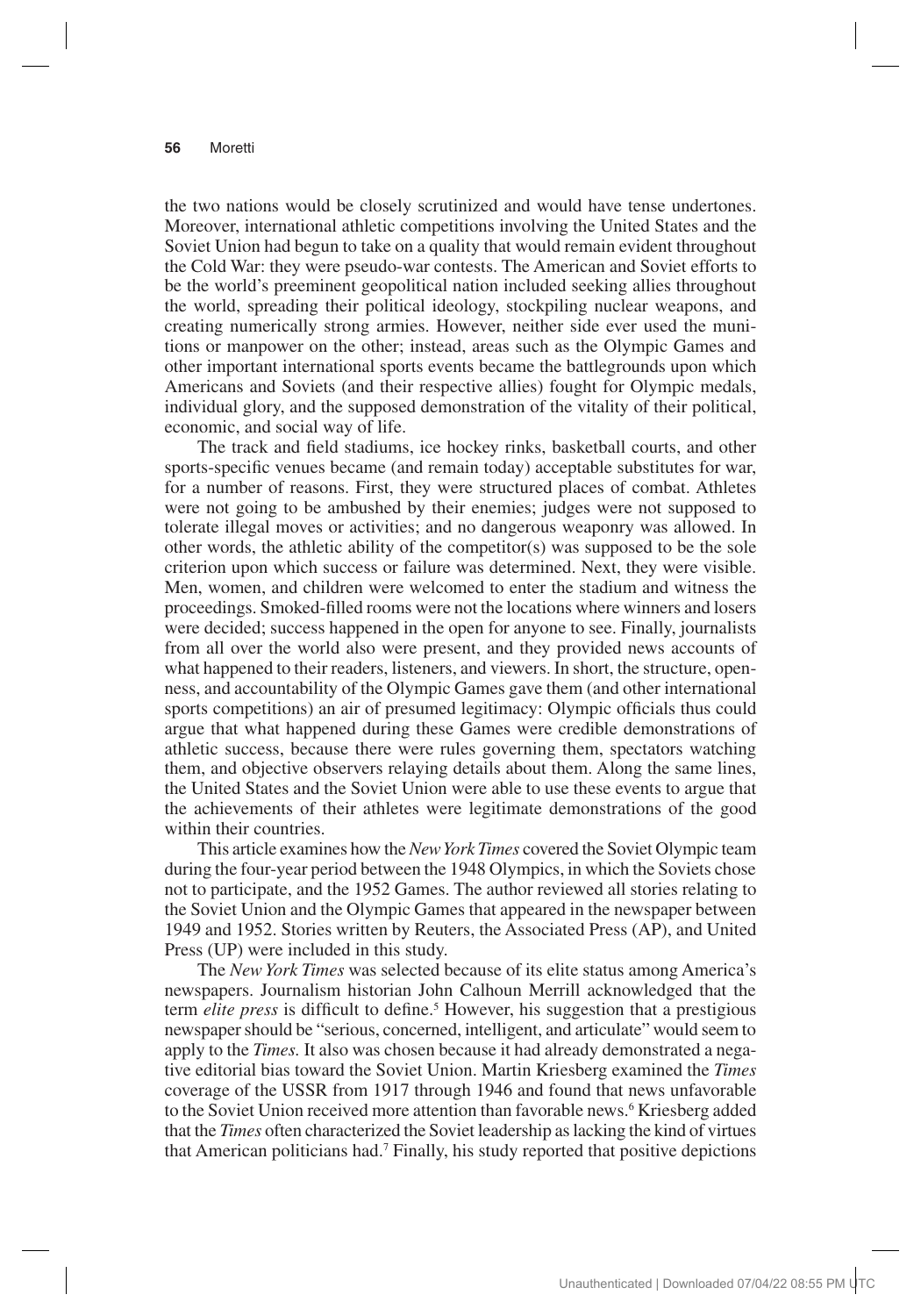of the Soviets appeared most often when the United States and the Soviet Union shared similar goals (e.g., defeating Germany in World War II).

Recognizing that the two countries did not share similar interests between 1949 and 1952, it was expected that the *New York Times* would revert to its negative portrayal of the Soviet Union and its Olympic athletes. However, it was also anticipated that the wire services (Reuters, AP, and UP) would not demonstrate this same bias. Because they served multiple newspapers with varying news philosophies, the wire services had to be especially careful to not show a pro- or anti-Soviet bias in their reporting.

### **The Soviet Union Joins the Olympic Family**

The Soviet Union received an invitation to the 1948 London Games, but never responded to it. The Soviets did send a team of observers to the Games. Soviet sports historian James Riordan explained why the athletes were left home, but the observers were not. "To seek an answer to the question: Would we win if we were to enter the Olympic community and take part in the 1952 Games? Any failure would discredit the [socialist] system."8 Viewed another way, Riordan reported that "sport had become a weapon of big-time politics." In 1948, the Soviets also refused to seek admission to the International Olympic Committee (IOC), a requirement for participating in the Games. Less than a year later, the *New York Times* ran an AP story discussing rumors that the Soviets had no intention of joining the IOC, and, therefore, competing in the 1952 Winter or Summer Olympics, which were to be hosted by Oslo and Helsinki, respectively. An unnamed IOC official suggested, in one *New York Times* account, that the USSR might be "planning to organize its own Olympic Games."9

The IOC would become more and more frustrated by the mixed signals it received from the Soviet Union over the next two and a half years. The Soviets never gave any public indication that they were forming an alternative to the Olympics. But they also offered no sign that they were eager to become an Olympic nation. The USSR was joining selected international sports federations, which governed individual Olympic sports, but it was not committing to IOC membership.

In December 1948, another AP story appeared in the *New York Times.* It reviewed an editorial from a Soviet newspaper hinting that the Soviets were ready to challenge some of the world's best athletes.10 But the pattern of dropping hints and then not following up on them continued. Less than five months later, the *Times*  noted that the IOC "complained" once again about the Soviets' unwillingness to candidly discuss their interest in taking part in the 1952 Olympic Games.<sup>11</sup>

The IOC's urge to learn of the Soviets' plans was misplaced: the deadline to be admitted into the IOC and thus be eligible to take part in the 1952 Winter or Summer Games was more than one year away. Furthermore, the IOC's impatience appeared to have been motivated by the uneasiness that key members of the organization felt about the Soviets entering the Olympics. One of those figures was Avery Brundage, who served as president of the United States Olympic Committee (USOC) from 1928 to 1952 and the IOC from 1952 to 1972. Brundage was a staunch anti-Communist, who, according to historian Allen Guttmann, "was ambivalent about the notion of the hammer and sickle next to the Olympic rings."12 As early as 1946, Brundage was exchanging letters with IOC president Sigfrid Edstrom expressing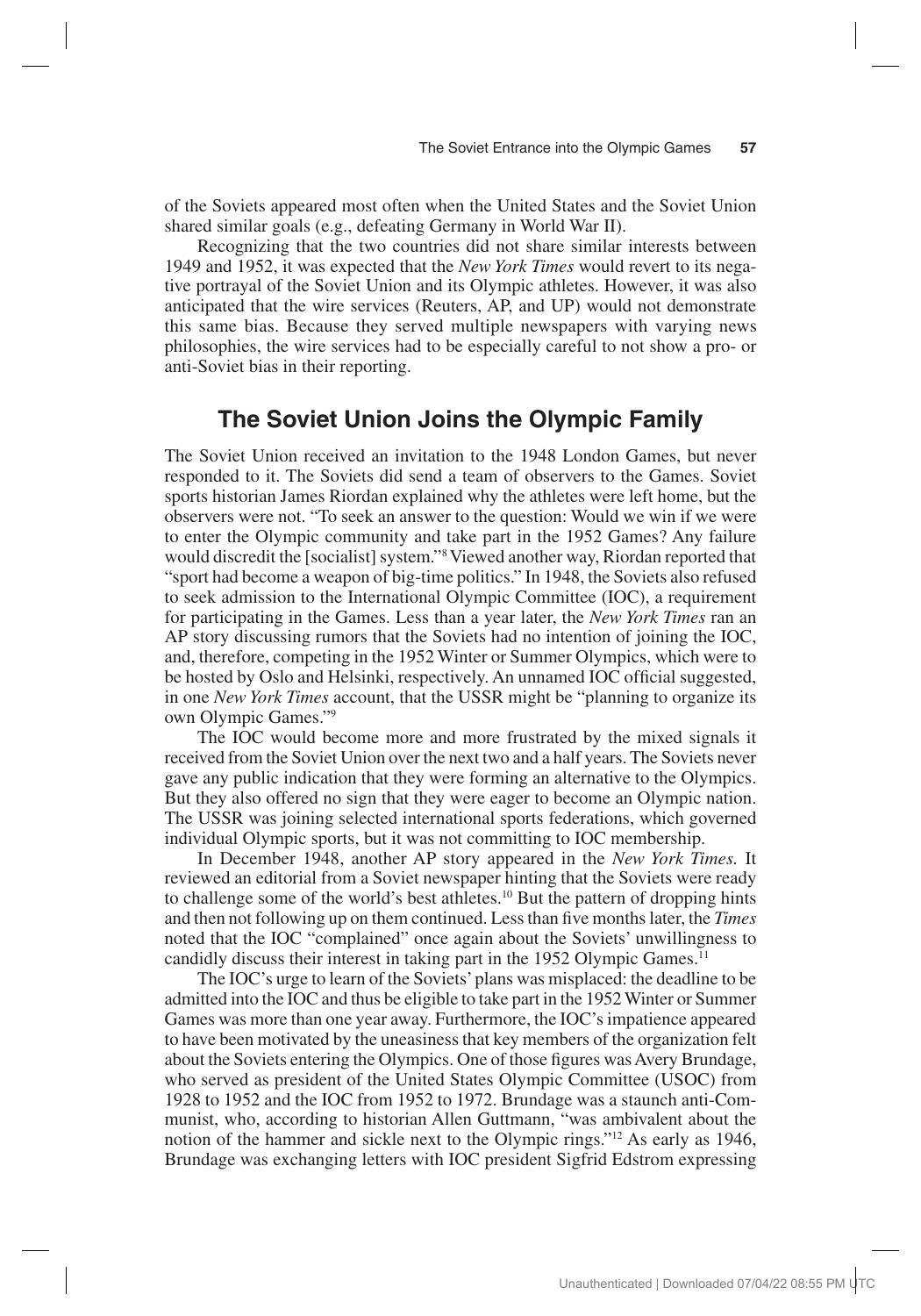his concern about whether the Soviets might seek admission into the Games but not seek to operate within IOC rules. Historian Richard Espy quoted the following exchange between the two men: "If we are to prevent the machinery of international sport from breaking up and the high standards of amateur sport from collapsing," Brundage said in one letter, "we will have to watch these things very carefully and stop all deviations from our regulations."13

 One of the primary concerns the IOC had was whether the Soviet Union was paying its athletes; however, Victor Peppard and James Riordan noted that the IOC leaders were faced with assurances from the USSR that practices had changed to enable athletes to qualify for the Games.14 That claim did not placate Edstrom or Brundage. "We must face the fact that many [Soviet athletes] are professionals," Edstrom indicated in a November 1950 letter to Brundage, which was quoted by Espy. "We have thus a different idea of sport in Eastern Europe and in the West."<sup>15</sup> Brundage later told reporters that the IOC had taken a firm stance with the Soviets. "My position is that we are going to follow the rules. Anybody who received cash prizes is out [of the Olympics]."16

A second issue that rankled the IOC centered on conditions that the Soviets said needed to be met before they would accept membership into any sports federation or the IOC. First, they wanted Russian to become an official Olympic language.<sup>17</sup> Second, they asked that Spain be expelled from any sports organization that the Soviets were joining.18 Every international sports federation and the IOC refused to accept either demand. In another letter to Edstrom, again quoted by Espy, Brundage concluded that the Soviets were determined to "humiliate the West."19 In the same letter, Brundage added that each time the Soviets forced a "Federation to break its own rules in order to let them compete, Russian prestige is increased and Western prestige is decreased."20

Politics and prestige also motivated the Soviets' "wait-and-see" attitude. As mentioned, they were not going to send a team to the 1952 Olympics unless they knew those athletes would be successful. As early as 1923, the state-controlled press was using the victories generated by Soviet sports teams in any international competition to suggest that the socialist system was superior to all others.<sup>21</sup> The Soviets "won" the 1950 European Track and Field championships, indicating that (at least in that sport) they would match up favorably against the world's best track and field athletes. The AP wrote that "the U.S.S.R. definitely has some of the best women athletes in the world and many of Russia's male contenders have a fine chance of taking first places when pitted against the best of other nations."22

On April 25, 1951, the Soviet Union ended the speculation (or so it appeared) about its plans for the Olympics when it announced it would send a team to Helsinki. The *New York Times* placed the story on its front page. "The Soviet decision to enter the Helsinki Games will add considerable drama to next year's top sports event," the report stated. "There is no doubt that Soviet sports directors believe their athletes are now in a position to offer the sharpest kind of challenge to the domination of the Olympiad long exercised by United States champions."23

An unsigned *Times* editorial was more direct:

Russia's decision to enter the 1952 Olympics is a welcome one, as would be any decision of the Soviet regime to cooperate with other nations of the world on a basis of decency, tolerance and good faith. If the Russians have not been able to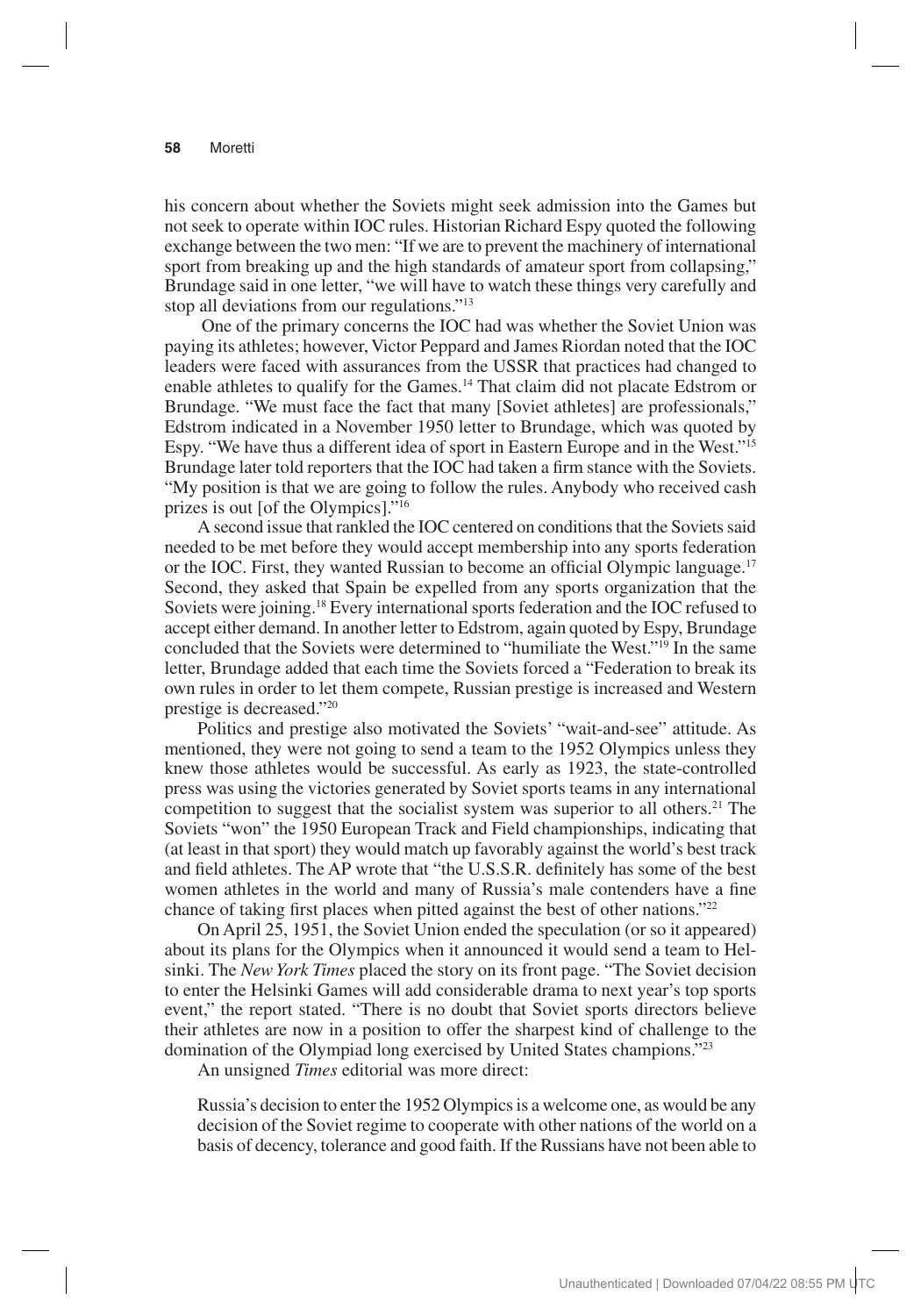bring themselves around to such a frame of mind in more weighty matters, at least we can be grateful that they seem willing to do so in regard to sports. . . . Possibly Russia's application to enter the Olympics for the first time since 1912 springs just a wee bit more from a desire to show the motherland's superiority over the decadent West than to give young Russians a chance to enter friendly competition with foreign athletes. But whatever the motives, we are glad to see the Russians join the fun.<sup>24</sup>

*New York Times* columnist Arthur Daley saw it another way. "There is one thing about this radical move which is extremely puzzling to the decadent capitalists of the West. The Russians have never before entered international competition unless they were certain of winning. Does this mean that Coach Joe Stalin is loaded?"25

The two columns mentioned above offered direct indications that the *Times*  held a skeptical view of Soviet participation in the Olympic Games. Prior to April 25, 1951, every story that appeared in the *Times* concerning potential Soviet entry in the 1952 Olympics had been generated by the AP. Those wire service stories were neutral, and in some cases positive, in their tone toward the Soviets. The *Times* editorials were neither.

In reacting to the Soviet decision, Brundage told an AP reporter that he saw no reason why the Soviets should not compete but emphasized that Olympic rules mandated that each country's National Olympic Committee "must be independent and autonomous" of its national government.26

Less than a month later, Brundage cast 1 of the 31 yea votes that officially welcomed the USSR into the Olympic family.<sup>27</sup> (Three IOC members abstained from voting. No one voted no.28)

### **Are the Soviets Competing?**

However, the April announcement and subsequent entry into the IOC did not end the conjecture about whether the Soviets would compete in the 1952 Winter and Summer Games. On November 24, 1951, an AP story indicated that forty-five countries had accepted their invitations to the Helsinki Games. Russia was not among them.29 Less than a week later, Brundage told the AP that as many as seventy countries might send teams to Finland. He added that Russia's plans remained up in the air. "Russia is eligible to compete in about twelve different Olympic events. Whether Russia will actually compete is still not known."30

One month later, the Soviets again announced they would enter the Helsinki Games. The *Times* report quoted a leading Soviet newspaper, *Soviet Sports.* "The best of Soviet sportsmen will enter select Olympic teams of the U.S.S.R. Great responsibility lies upon the trainers of these collectives. They are obliged to carry out the preparation of sportsmen on a high level to assure that they will show the highest achievement."31

Daley, the *Times* columnist, again expressed his doubts about the Kremlin's motives. "The Red brothers are so devious and have such ulterior motives for everything that they do that their official acceptance of the Helsinki bid . . . cannot be greeted in normal fashion. This isn't just another sports-loving nation joining fellow sportsmen. This is the Soviet Union where the Kremlin controls muscles just as it controls thoughts."32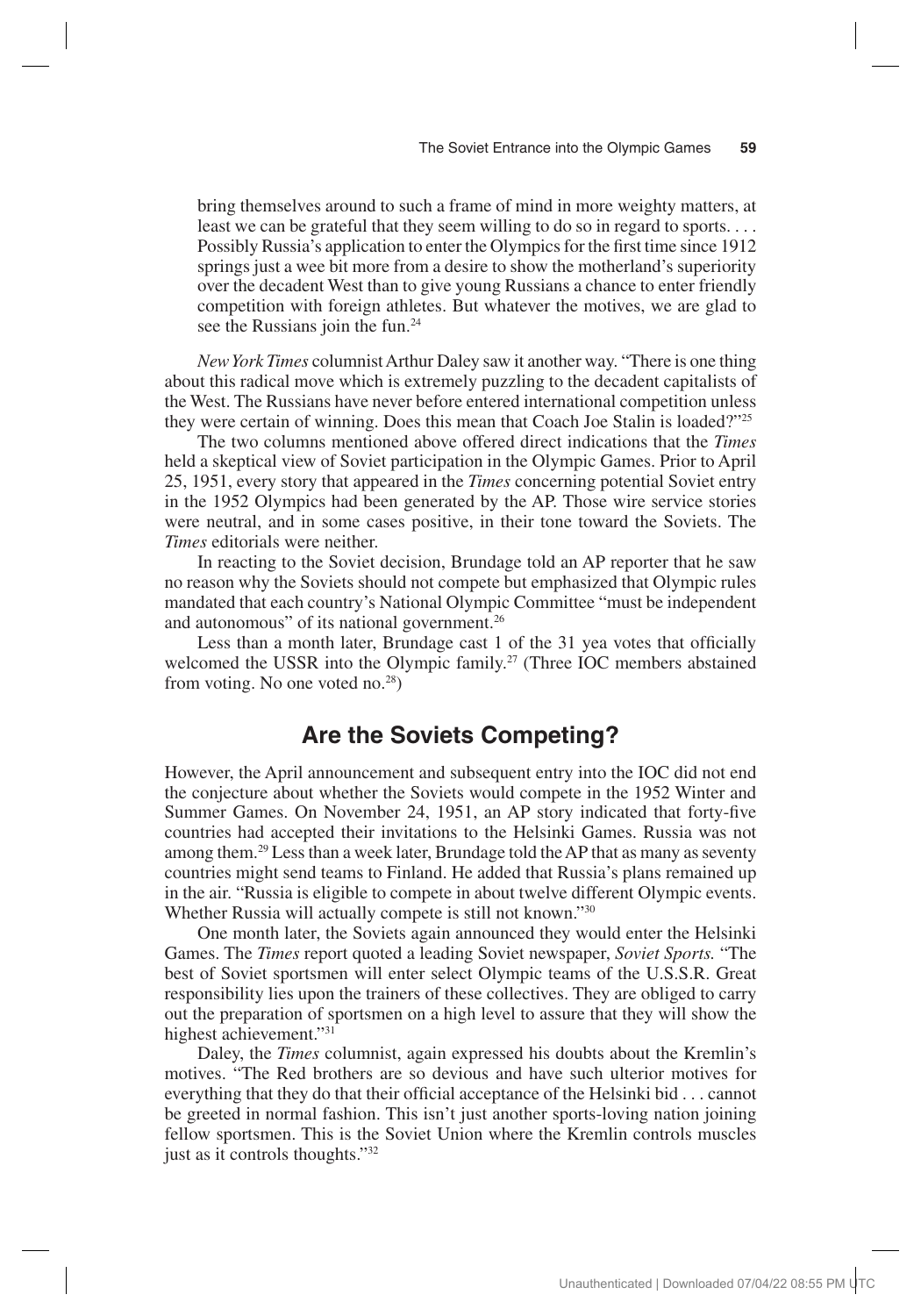The *Soviet Sports* article gave no indication that the Soviets would participate in the Oslo Winter Games, which began in about five weeks. The deadline for accepting an invitation from the Norwegians was December 31, 1951. On New Year's Day 1952, the *Times* reported the Soviet's failure to meet the deadline, which in reality was an artificial one.<sup>33</sup> Any nation that failed to respond in time could petition for admission if it provided a legitimate excuse.

Two weeks later, and with no reported reason for the delay, the Soviets requested that their hockey team be permitted to take part in the Oslo Games. The AP report indicated that a director of the International Ice Hockey Federation, the governing body for the sport, supported the Soviet bid.34 But, once again, the Soviets never followed through on the request. On February 1, 1952, the Oslo organizing committee announced that the Soviets, because of their failure to answer the invitation, would not be welcomed at the Games.<sup>35</sup> The world would have to wait another five months for the Soviet Union to appear in an Olympic Games.

The *Times* appeared especially eager to determine how successful the Soviets would be in Helsinki. It carried an AP story on August 26, 1951, that reviewed the World Youth Student Games in Berlin. The report suggested that the Soviets would not excel in Helsinki "unless they came up with stronger teams than they presented" in Germany.36 However, the women's track team merited special attention because five different athletes established marks at the World Games that would have beaten current Olympic records.

On April 26, 1952, the *New York Times* ran a piece titled "Stalin Trains His Olympic Teams." The story stated that the Soviet government had a strong "preoccupation" with sports, for which it had one overwhelming objective.<sup>37</sup> "[T]he most important is the development and growth of a population which is physically fit for hard work in the factories or for combat service for soldiers," *Times* reporter Harry Schwartz wrote.<sup>38</sup> The story also discussed how elite Soviet athletes were identified at a young age and trained not only to be great athletes but also to be coaches once "they have passed the peak of competitive performance."<sup>39</sup>

On July 16, 1952, Daley returned with another column highly critical of the Soviet Union and its claims that it was ready to challenge the United States for dominance of the sports world.

Soviet Russia already has given everyone the jitters as a new set of Olympic Games is about to begin in Helsinki, just on the fringe of the Iron Curtain. . . . The most baffling question is this: Why is the Soviet entered? The corollary, of course, is: Why is the Soviet exposing itself to the pitiless spotlight of a sports carnival? Performance alone counts, not words. And it seems inconceivable that the Russians can outscore the United States, their own fantastic record claims to the contrary. . . . The Olympic Games will provide for the sports writers their first experience with the Russian enigma, the one that has been perplexing the political, military and every other kind of expert for decades. The bigger puzzler until now is why they entered in the face of remote chances for victory. They never played ball that way before. Or are they so much better than we suspect?<sup>40</sup>

On the eve of the Helsinki Games, *Times* coverage began to exhibit two broad themes: Soviet interaction with athletes from the United States and the rest of the world, and the impending race to see which country would win the most medals.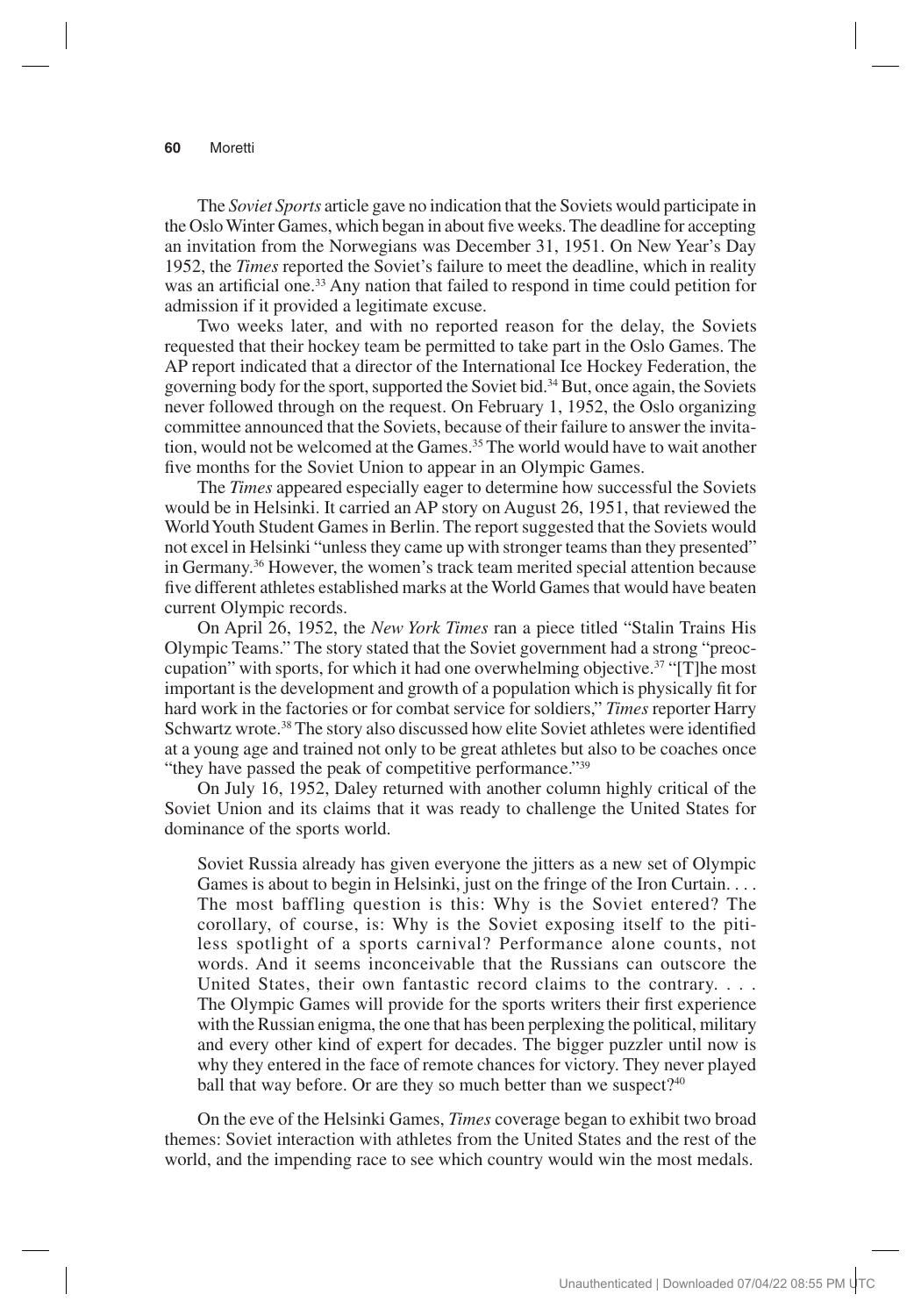A headline to a July 6, 1952, AP story boldly predicted that a "Cold War of Sports" would develop in Finland because Soviet athletes were meeting their contemporaries from the West.41 The story cast doubts on the world records the Soviet Union was claiming some of its athletes had set in various events and indicated that the Olympics "will be the first acid test" for these Soviet athletes. However, there was no mention in the article of exactly how a Cold War atmosphere would be evident. And no American or Western athlete or official was quoted either supporting or refuting the idea.

A second report relating to the Soviet Olympic team appeared on the same day. The UP story described twenty "tight-lipped Russian sailing competitors" arriving in Finland.42 It noted that these Soviet athletes would not be housed in the Olympic Village, where almost all Olympic athletes and officials were residing. Instead they would remain at another location along with athletes from other Eastern Bloc countries. The *New York Times* picked up on this theme of the separation of Soviet athletes from their contemporaries in the West. An unsigned editorial indicated that there was "no doubt" that Soviet athletes would remain "roped off from the easy fraternization which other athletes find so inspiring" throughout the duration of the Games.<sup>43</sup>

### **Helsinki, 1952**

In the days leading up to the opening ceremonies, Soviet and American athletes were meeting each other on a regular basis. The encounters were not friendly at first, but goodwill developed later. The *Times* reported many of these meetings. On July 8, the AP wrote that yachtsmen from both countries "just stared" at each other as they went through a pre-Olympic practice.<sup>44</sup> One day later, Soviet officials "dropped their icy reserve" and threw open the doors of their camp to Westerners.45 The AP indicated that the Finnish Olympic committee, like everyone else, was caught completely off-guard by the Soviet decision. On July 12, an AP story reviewed how rowers from the United States and the USSR shared a workout "and swapped friendly chatter."46 Clifford Goes, the chairman of the U.S. rowing committee, described the Soviets as "a swell bunch of fellows." On July 14, the Soviet flag was raised at its Olympic village. *Times* correspondent Allison Danzig wrote, "there was a friendly mingling" of athletes from the United States, the Soviet Union and other countries.47

The positive atmosphere carried over to the opening ceremonies. Danzig filed a lengthy report that, in part, detailed the Soviet team entering the Olympic stadium.

Various interpretations have been placed upon the significance of the Soviets in permitting its athletes to compete against and mingle with those from the United States and other nations outside the Iron Curtain, and the political implications of their presence has overshadowed at times the sporting side of the occasion during the past week. Whatever designs Russia may or may not have, whether or not she intends to utilize the Games as a sounding board for communistic propaganda, her attitude thus far has been correct. . . . The Soviet team made an impressive picture in the parade. . . .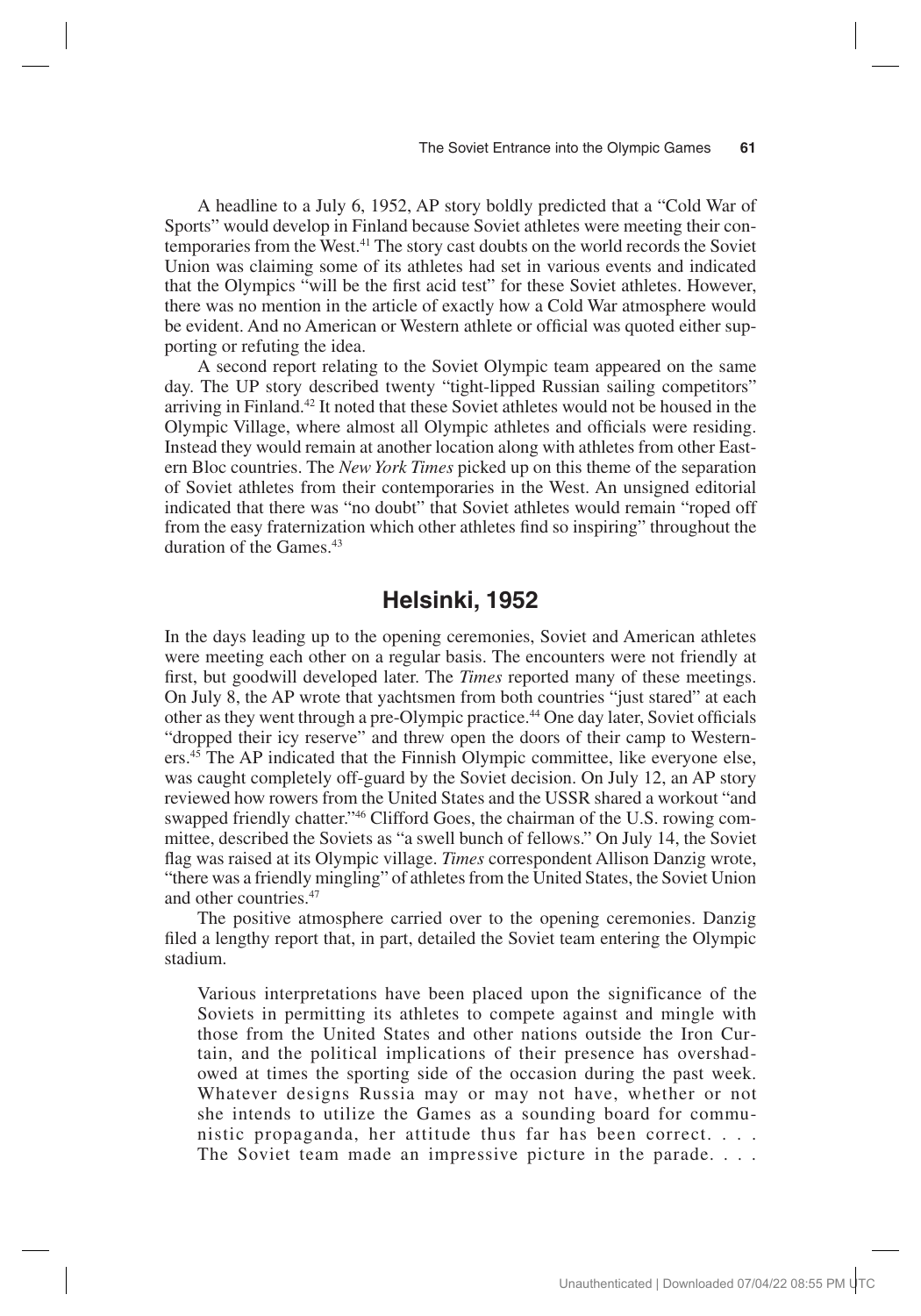Dressed completely in white coats, trousers, shoes and hats, and with their women athletes in royal blue jackets and white skirts, the Russians marched rather casually. Once they had taken their place on the arena turf, they seemed greatly interested in all that was going on around them.<sup>48</sup>

Nevertheless, it did not take the *Times* long to find evidence that the Soviets were ready "to utilize the Games as a sounding board for communistic propaganda." In a report filed on the same day as the opening ceremonies, the Moscow-based *Times* reporter, Harrison Salisbury, noted that Soviet newspapers were calling on every Soviet athlete to "provide a shining example of the superiority of Soviet culture over that of the bourgeois countries."49 Just two days later, another *Times*  reporter, George Axelsson, wrote that the World Federation of Democratic Youth was in Finland. He claimed that it appeared to represent a "deliberate Red attempt to spread Communist propaganda among the Olympic crowds, thereby infringing the time-honored world truce always observed in the past during the games."50 However, there were no voices of protest in the article. No one from the IOC, the Finnish Olympic Committee, or the United States spoke out against what the newspaper said was happening in Finland. Less than a week later, Axelsson noted that although the Soviets had continued to welcome visitors to their "segregated Olympic Village" they were especially eager to interact with those "peoples made out by Soviet propaganda to be victims of imperialism and subjugation."51 Once again, no Western official was quoted either supporting or refuting Axelsson's claim.

*Times* reporters also filed dispatches from both Helsinki and Moscow summarizing Soviet displeasure with some aspect of its Olympic experience. The majority of Soviet criticisms were related to the men and women who judged Olympic events. On July 28, Salisbury summarized reports from Moscow that Soviet officials were unhappy with the judging of at least three Olympic sports. The only quote in Salisbury's article came from a Soviet news agency report. It stated "crude pressure" was being applied on judges "by certain countries" and that both spectators and other judges had noticed it and reacted negatively to it.<sup>52</sup> None of those "certain countries" was identified by the Soviets. Salisbury filed another report one day after the Games concluded. Once again, the article suggested that the Soviets were crying foul and complaining that U.S. athletes were catching breaks from Olympic judges whereas Soviet athletes were being unfairly penalized.53 (The *Times* also published numerous wire service dispatches during the Games focusing on Soviet criticisms of the judging.54)

At the conclusion of the Helsinki Olympics, the Soviets also voiced their disappointment with selected "officials of the American delegation." The AP picked up on the story, in which two Russian journalists claimed that "American officials tried to hide their athletes to keep them from meeting Russians." The report concluded that the Americans were "frightened" about possible friendly exchanges between athletes from the United States and the USSR.<sup>55</sup> The Soviet allegations seemed out of place for several reasons. First, no accusations were made during the Games that the Americans were shielding their athletes from the Soviets or any other country. Second, the friendly encounters between Soviet and American athletes that developed before the start of the Games continued during the two weeks of competition. Four examples are noted here.

On July 21, eleven members of the American weightlifting team visited the Soviet camp. The AP story indicated that the "Russians were out in full force to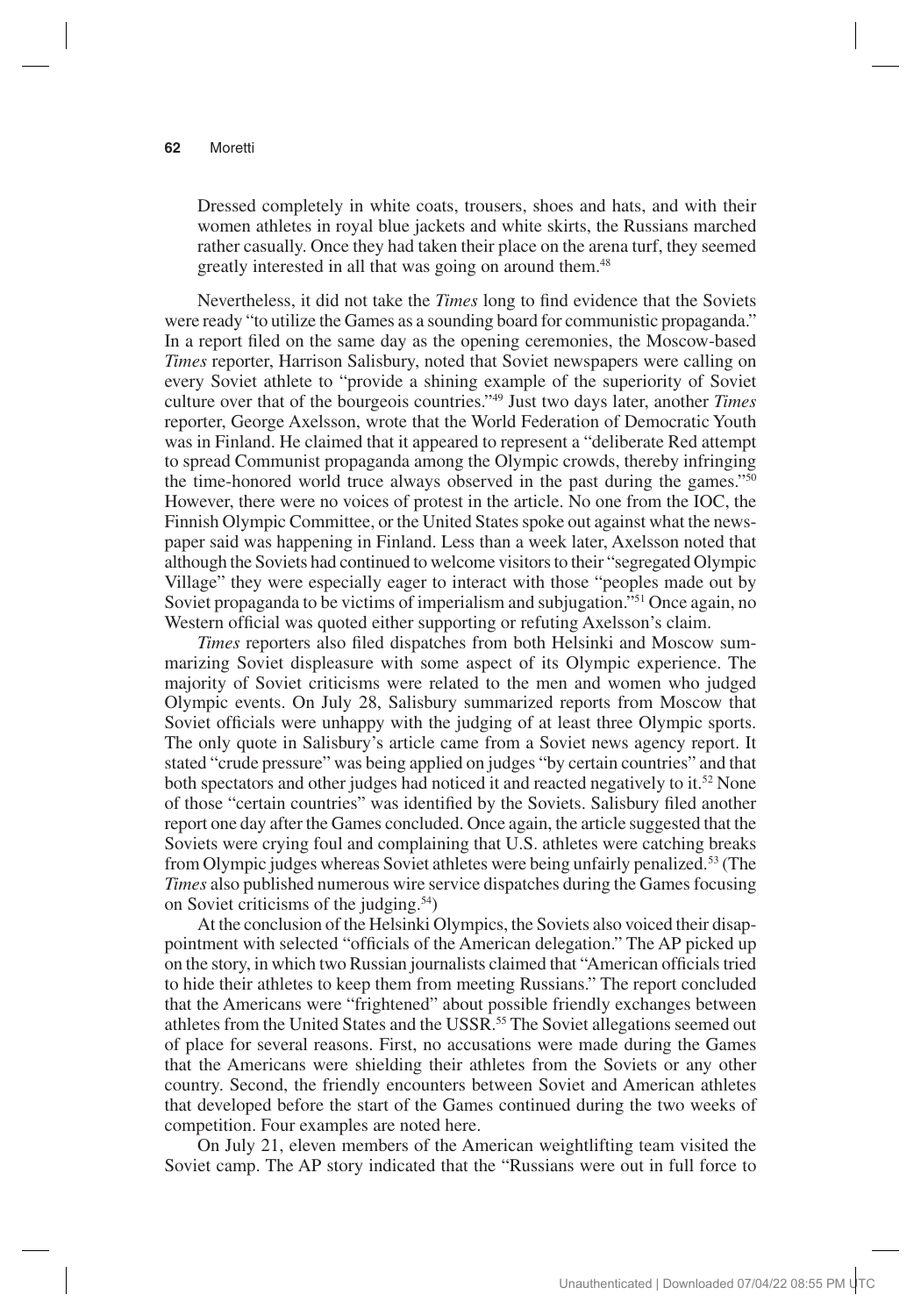greet the Americans."<sup>56</sup> On July 23, Reuters reported that the United States pentathlon team gave the Soviet team a box of ammunition after Soviet bullets failed to fire during the competition. The story indicated that a Soviet official "accepted it gracefully and said the American bullets would be tried in the Soviet pistols."57 On July 24th, the Soviet rowing team hosted a dinner for members of the American team that had beaten the Soviets for the gold medal one day before. Through an interpreter, the head of the Soviet rowing delegation offered a toast. "We are happy for these friendships we have made on the water. We want the sportsmen of Russia and the sportsmen of America always to compete in this friendly spirit."58 Finally, on July 27th, an AP photograph showing a Russian hurdler shaking hands with his American counterpart at the conclusion of the 110-meter hurdles race was carried by the *Times*. 59 The American athlete, Jack W. Davis, won the silver medal, the photograph's caption indicated. The caption did not report where the Soviet hurdler finished.

The race to determine which nation would win the most medals was an almost daily theme of *New York Times* coverage of the 1952 Summer Olympics. But the *Times* went beyond merely providing a table listing the medal count. It also provided continuous information stemming from the confusion regarding which country was "winning" the Games.

The IOC has never declared that the country that earns the most number of medals is the winner of an Olympic Games. And for good reason: the IOC does not view winning and losing as an Olympic value. Instead, it considers the ability to compete as the measure of success. But the media have engaged in the unofficial practice of declaring winners for several decades. The generally accepted policy (in the West) is that a gold medal is worth ten points; a silver medal, five; a bronze medal, four; and with three, two, and one points being awarded for fourth-, fifth-, and sixth-place finishes respectively. But the Soviet Union chose to adopt a new "unofficial" scoring system in 1952. It gave seven points for a gold medal with the five, four, three, two, and one point designations remaining the same. $60$ 

The scoring issue grew in importance as the Games progressed. During the first week of competition (July 19–25), there was no mention in the *Times* of the dispute regarding the scoring system. But there was also no disputing that Soviet athletes were doing well. By July 26, which represented the start of the second (and final) week of the Games, the Soviet Union held a commanding points lead over the United States: 363.5 to 250.<sup>61</sup> The accompanying AP report noted that the Soviets' advantage was built on the success of their women, who dominated the United States and the rest of the world in gymnastics and track and field.<sup>62</sup>

The *Times* apparently was not impressed by the collective performance of Soviet athletes. In an unsigned editorial, the paper noted that the "Russians came [to Helsinki] with a supremacy complex that events have tended to reduce sharply."<sup>63</sup> And, in a separate unsigned editorial published on the same day, the *Times* also belittled the Soviet government. The editorial complimented Soviet Olympians and sports officials for their sportsmanship, noting that "if the Moscow Government had not worked so long and so hard to turn the naturally friendly Russian people against us," then the athletic good will would not have garnered attention. The editorial concluded by claiming that "the Olympic spirit has won at least a little victory and . . . the cold war might give way to a friendlier feeling if Mr. Stalin and the other narrow-minded little tin gods in Moscow would let human nature take its course."64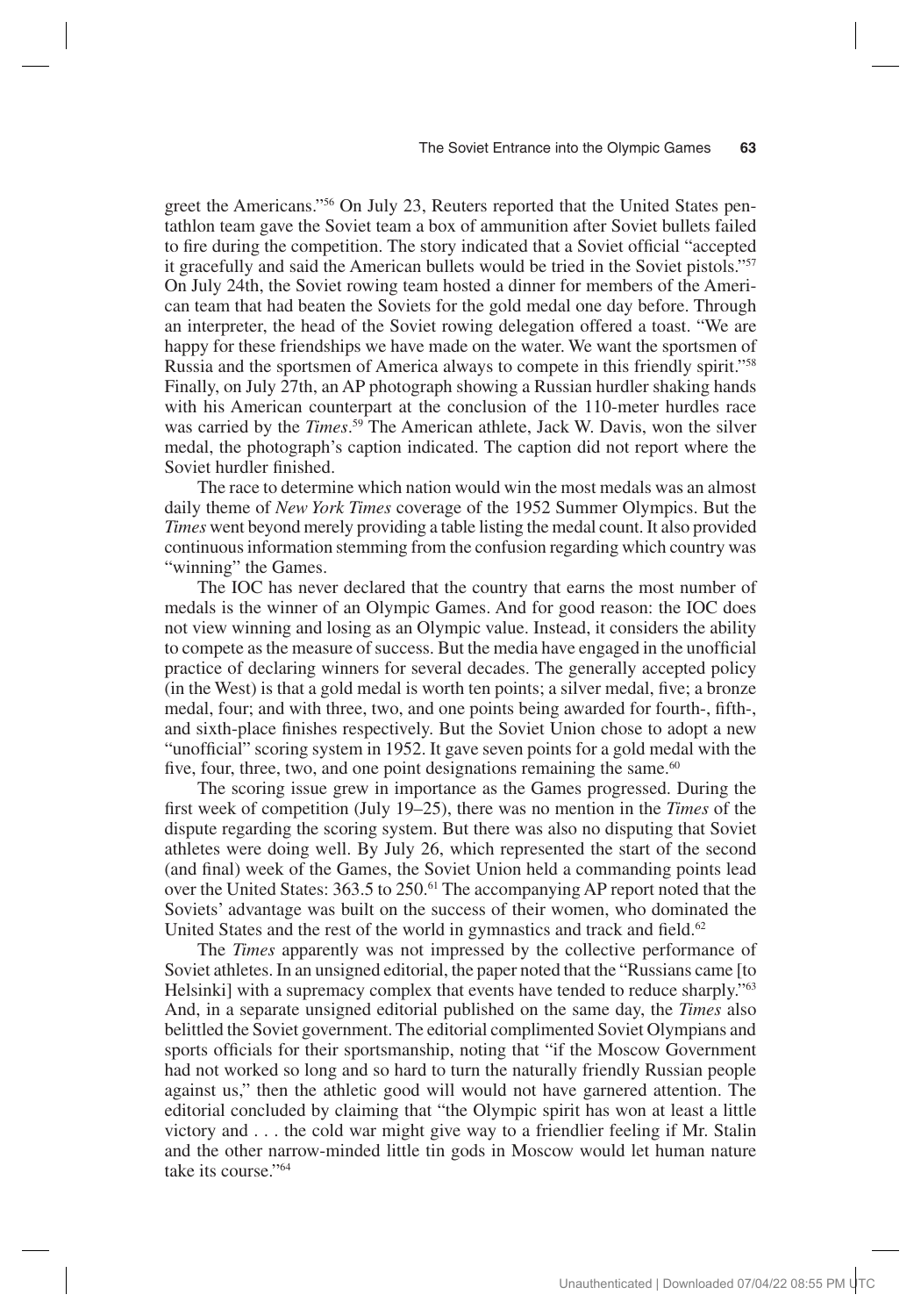It was during the final week of the Games, when United States athletes steadily narrowed the points gap between them and the Soviet Union, that the scoring system dispute began to be played out in the newspaper.

By July 30, the Soviets were predicting that their team would win the Olympic Games. The UP story indicated that the Soviets were "asserting that they use the official standings," which showed them owning 453 points and the Americans 349.25.65 The same report noted that if the other scoring system were utilized, the Soviet advantage would be only 55.5 points. An unnamed Soviet spokesperson was quoted in the story. "The Soviet Union will be the winner of the games. We came here to win and we will win."

The UP released another story connected to the race for the most points two days later. It indicated that the United States "appeared certain" to win the unofficial championship because of the strong showing of American swimmers, divers, and boxers and the poor showing by Soviet athletes in those same sports.<sup>66</sup> The Soviets held a slight lead (523.5 to 499) if the generally accepted point scoring system was applied. They also continued to hold an advantage over the Americans (51.5 points) under their scoring rules. The report noted that based on anticipated results in the final two days of competition the United States would overtake the Soviet Union and "win under the generally accepted point system." It added that the Russians would win "under its own code."

As expected, the United States dominated the final full day of Olympic competition and overtook the Soviets to claim the unofficial scoring title. American athletes won medals in swimming, diving, and boxing, and the U.S. basketball team beat the Soviets in the gold medal game. $67$  (The combined results gave the Americans a 610 to 553.5 lead under the Western-approved scoring system.) Danzig, reporter for the *Times,* summarized America's "tremendous sweep of honors," and added that "the Americans have completely killed off the challenge of the Soviet Republic . . . to maintain their traditional supremacy."

Danzig's report included a lengthy recap of the basketball game, which the Americans won 36 to 25. But it did not include the positive comments the American team made about the Soviets. A separate story, disseminated by UP and carried in the *Times*, did. The Americans praised the Soviet strategy of playing the game at a slow pace, which prevented the United States from taking advantage of their superior talent.<sup>68</sup> Bob Kurland, the center on the American team, said the Soviets made an impression on the Americans. "Don't kid yourself," Kurland said. "In four years' time, they will be tough to beat."69

The Soviets responded to losing the points lead, and it was noted by the UP. They had been consistently updating a scoreboard at their Olympic village that showed the total points every nation had garnered throughout the Helsinki Games. But once the Soviet Union fell behind the United States the scoreboard came down.70

But the debate raged on even after the Olympic flame had been extinguished. An unsigned editorial appeared in the *Times* one day after the completion of the Games. The editorial included praise for "the good showing made by the representatives of the Soviet Union and the satellite countries." But a return to the strident criticism of the Soviet government followed in the next paragraph. "It is our earnest hope . . . that some of the real spirit of the Olympic Games will percolate into the enslaved world. The returning athletes can tell a significant story if they are allowed to do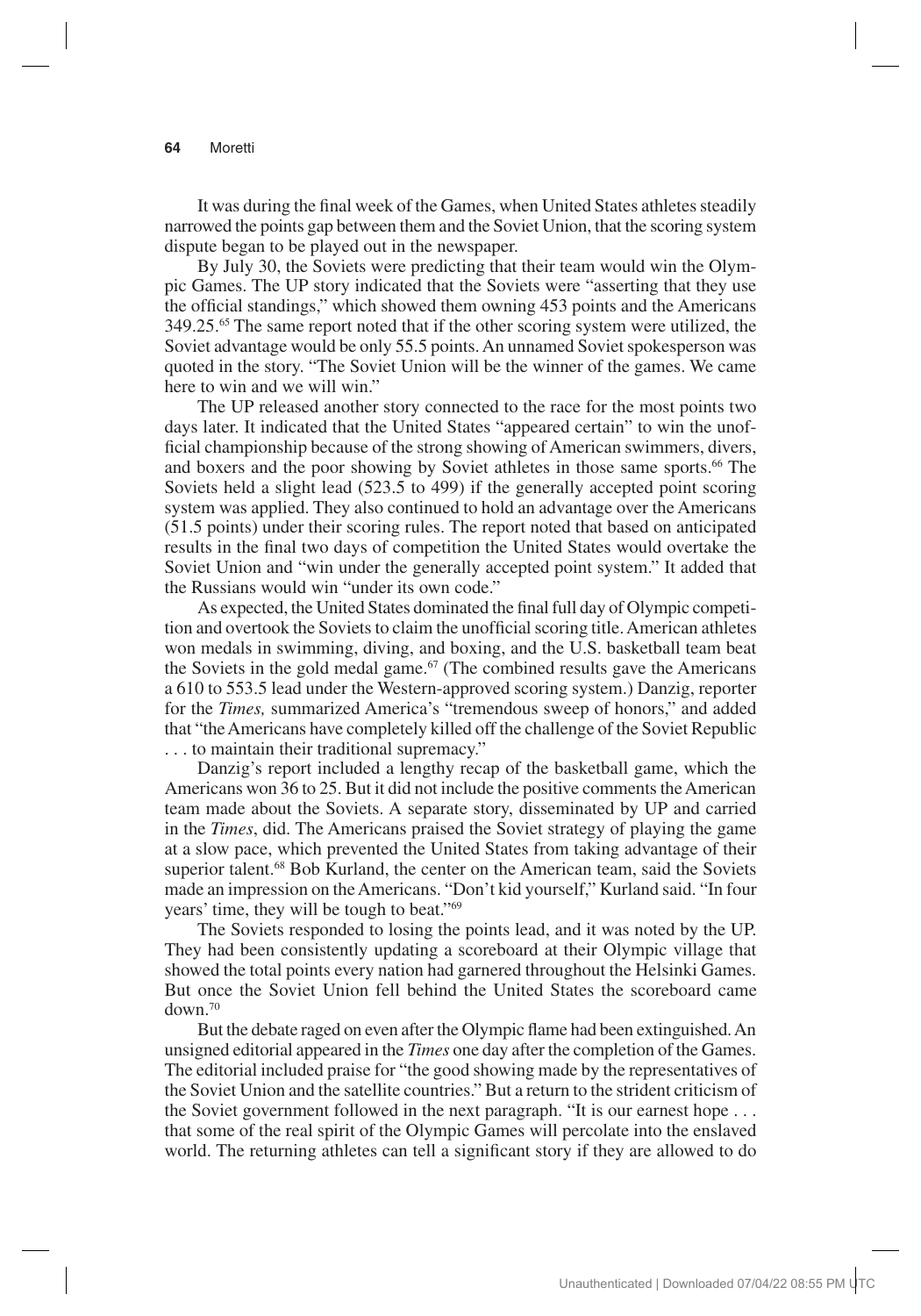so. Some of them really 'fraternized,' and it is only to be devoutly hoped that such good spirits will not be eventually dampened in Siberia."71

The editorial dismissed the confusion surrounding the differing point systems that were used to determine which nation was winning the Olympic Games. But just one day later, the Soviets were once again claiming they had won the Helsinki Games. The Soviet newspaper *Pravda* published a story that was picked up by Salisbury, Moscow correspondent for the *Times*. He wrote that the *Pravda* article asserted that the USSR scored more points and won more medals than any other nation. Salisbury pointed out that the Soviet account failed to mention a final point total. He also noted that "there was some question in the minds of Moscow observers [about the Soviet claims] because there has been a continuing discrepancy between the lists published here of the Soviet and American medal winners and those carried by the American press and London radio."72

Two days later, the Soviets issued a new claim: Soviet and American athletes scored the exact same number of points during the 15th Summer Olympic Games. Salisbury reviewed an interview that the head of the Soviet Sports Committee gave to *Pravda* and *Izvestia*. Nikolai Romanov returned to the familiar Soviet theme that biased judging had affected selected events and, by extension, the final scoring totals. He was quoted saying, "There is no doubt that had there been just refereeing in all types of sport, the athletes of the Soviet and of certain other countries would have received a significantly larger number of places." Romanov added that the unfair rulings in the final days of competition consistently favored the Americans and hampered the Soviets.73

The debate about total points and scoring systems clouded the 1952 Games, and medal tables would be an unfortunate part of all subsequent Olympic Games. In the end, the issue remained part of the Olympics because both the Soviet Union and the United States sought to score political points while earning "unofficial" Olympic points.

The *Times* devoted numerous articles and editorials to the actions and attitudes of Soviet athletes. It scrutinized the debate about the scoring system. But during the two weeks of athletic competition, it did provide some reporting about the athletic achievements of Soviet Olympians. The *Times* picked up an AP story on the first day of the Games that reviewed how the Soviets built a lead in men's gymnastics.74 (The United States did not enter a team.)

Two days later, another AP report summarized how the Soviet women's gymnastics team also dominated the opening round of its competition. The report, which indicated that the United States was far behind, in ninth place, was two paragraphs long and buried toward the bottom of the page.75 Three days later, the AP reviewed the final night of the women's gymnastics events, which the Soviets again dominated. The report, which also did not get prominent play in the *Times*, indicated that the Soviets not only won the competition but also had the top six finishers in the horse vault,<sup>76</sup> had seven of the top-ten scores in the parallel bars, and placed three of the top six in the floor exercise. By comparison, the top performer for the United States finished 44th.<sup>77</sup>

Another story mentioned that a Soviet male set a new Olympic mark in a rifle event and missed a world record by one point.<sup>78</sup>

Soviet weightlifters were the subject of several stories. One report recapped the opening day of that sport's competition. It described how "Russian muscle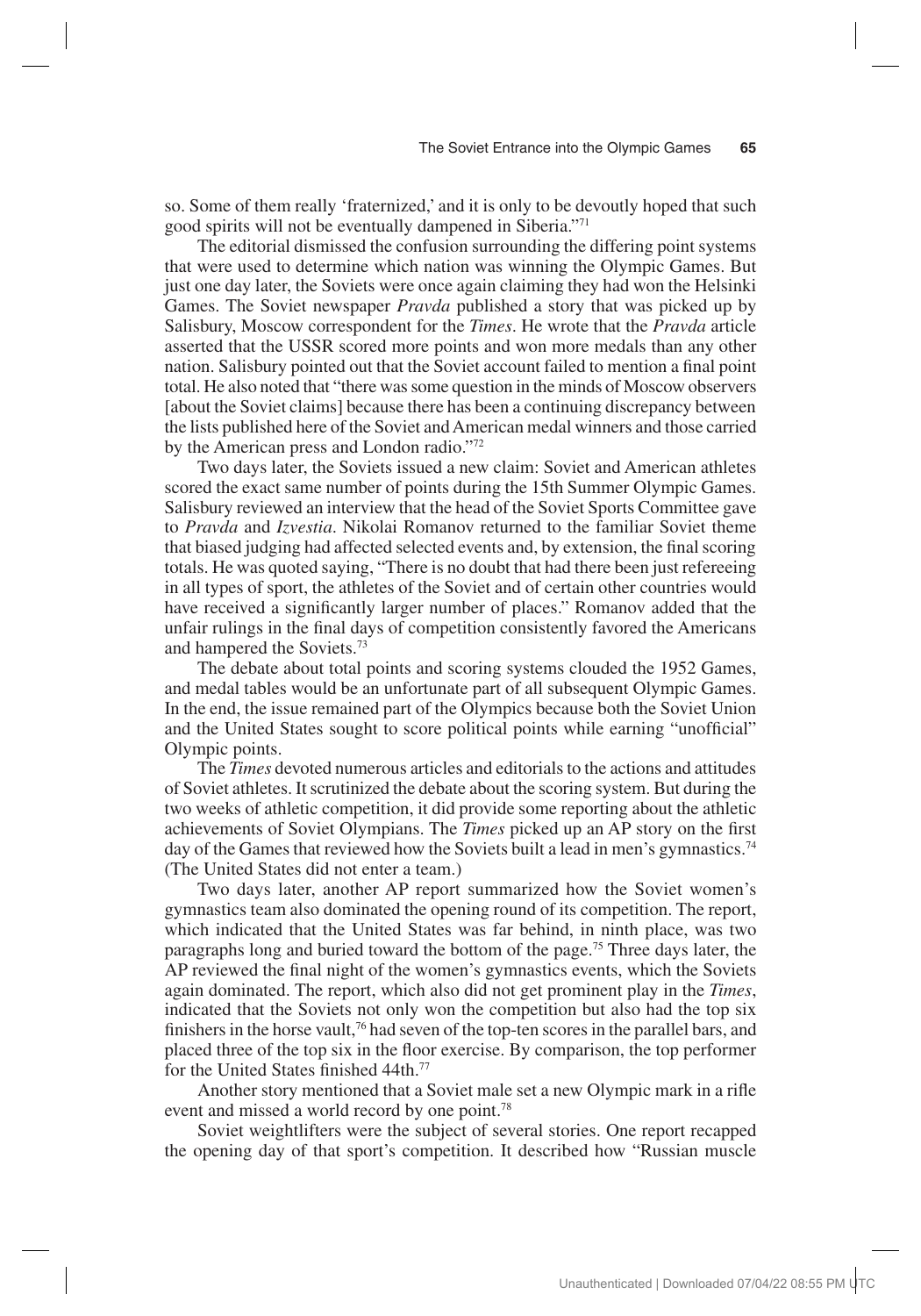men" won gold medals in two weight classes.<sup>79</sup> Two days later, the first of two controversies developed after the Soviet team questioned a three-judge ruling that credited an American with completing a lift. A member of the Soviet team, Trofim Lomakin, responded with his own lift that beat the Americans' mark and secured a gold medal. Lomakin later criticized the officiating, arguing that the judges refused to credit the lift of one of his teammates because they did not want him to set a new world record.<sup>80</sup> One day later, it was the American's turn to make an accusation. A team official publicly accused the Soviets of sniffing something during competition. Dietrich Wortmann claimed the following:

It was a drug, or a stimulant, or something. Anyhow, before each bottle of the stuff would be put under the competitor's nose and he'd take a deep whiff. Then his eyes would become glassy and he'd lift like a maniac. I don't think it gave them any strength, but it probably relaxed them and made them not afraid of the bars. Whatever it was, it made them seem unconscious of anything else about them. They looked dazed.<sup>81</sup>

No Soviet official appeared in the article, meaning only one side of the story was presented. Similarly, no one from the sport's governing body commented on the claim. And the *Times* never followed up on the story, guaranteeing that its readers never learned whether the allegations were true. The lack of a follow-up story also ensured that the Soviet weightlifting delegation never had the opportunity to explain its side of the story to American readers.

The Soviet Union and Yugoslavia had sharp political differences in 1952, and those differences carried over into the Olympic Games. Although Communists governed both countries, the relationship was in decline. Milovan Djilas, a former member of the Yugoslavian Communist Party, suggested that one of the reasons for the break in the relationship was that Stalin wanted the Yugoslavs to subordinate their interests to those of the Soviets, and the Yugoslavs refused. The effect, Djilas argued, was that Stalin no longer controlled the Yugoslavian revolution, and he no longer wanted to support it.<sup>82</sup> The Soviets and the Yugoslavs met twice during the 1952 Olympic soccer competition. Axelsson—the *Times* correspondent who earlier in the Games wrote the article accusing the Soviets of trying to spread communist propaganda—covered both matches.

The first match occurred near the end of the preliminary competition. The Yugoslavs held a commanding 5-1 lead before the Soviets rallied to score four goals in the final fifteen minutes. The 5-5 tie kept alive the gold medal chances for both countries. Axelsson wrote that those spectators "who had come to see blood were disappointed for play was clean throughout although at times rough. The fouls, fist fights and stretcher cases that had been predicted did not occur."83

The same could not be said of the rematch, which the Yugoslavs won 3 to 1, knocking the Soviets out of medal competition. The Yugoslavs won the game but lost a couple of important players to injury in the process. Axelsson reported that "as the game wore on the Russians noticed that they had little success in going for the ball, [so] they went for the men instead." Axelsson added that the Yugoslavs lined up after the game "for the customary handshake but the Russian team would have none of that."<sup>84</sup>

The achievements of Soviet athletes often included physical descriptions that were not used to describe members of the American Olympic team. Two examples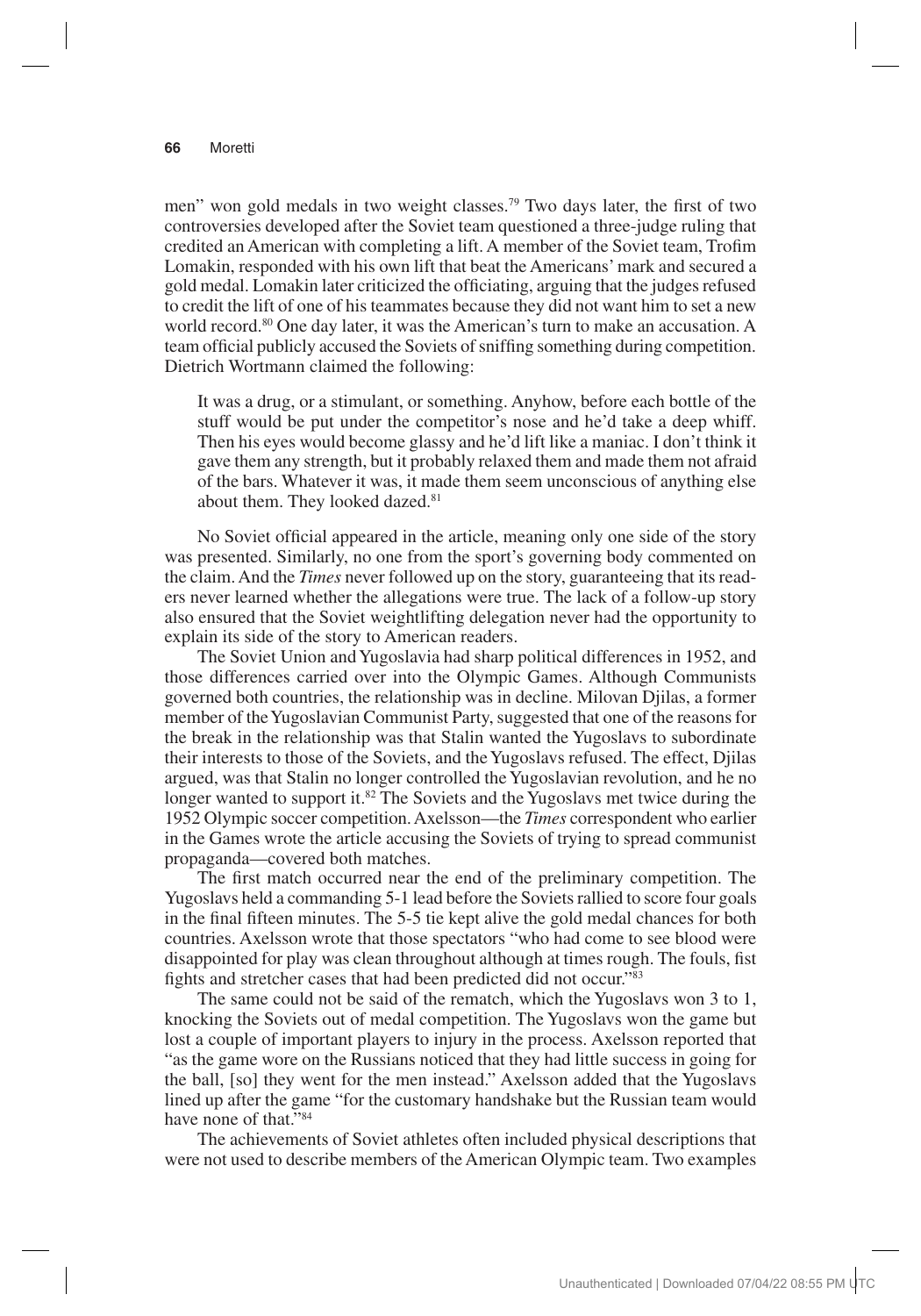are cited here. Soviet shot putter Galina Zybina was described as "a big, blonde Russian" after she set a new Olympic and world record in her event. Zybina's accomplishment was mentioned in one paragraph deep inside a story summarizing how American Bob Matthias had earned in second straight Olympic decathlon gold medal.85 Otar Korkia starred in the Soviet's quarterfinal basketball win over Chile, scoring 38 points. In its report, the AP called Korkia a "balding giant with a fierce black mustache."86

## **Conclusion**

This article reviewed *New York Times* coverage of the Soviet Union's entrance into the Olympic Games. The author examined stories written by employees of the *Times* as well as reports filed by three wire services. As expected, stories disseminated by *Times* reporters and columnists consistently demonstrated a negative tone toward the USSR. The *Times* adopted two themes in its coverage of the Soviet Olympic team.

First, the Soviets' decision to join the Olympics was based on politics, not sport. There was substantial evidence to support this theme. The Soviet Union was not going to allow its athletes to compete in an international event unless it was sure that those athletes would succeed. The Kremlin was determined to use sports as a propaganda tool and demonstrate that success on the athletic field was linked to the virtues of socialism. In 1923, the Soviet press lauded the victories that a Soviet soccer team earned against a team from Sweden. That was not the only example of the use of athletic success for political purposes. In 1951, the Soviet basketball team traveled to Paris and won the European Championships. Robert Edelman quoted the following statement from the newspaper *Sovietskii Sport:* "The Soviet basketball team, sent by the army of our physical culturalists [*sic*] to the European championship, convincingly demonstrated in the capital of France the advantages of the Soviet school of basketball, the most progressive and advanced in the world."87 The *Times* criticized the Soviets for this marriage of sports and politics and allowed its columnists to lead the assault. Daley was the most strident critic, but he did not limit his attacks on the Soviets to his columns. He and former *Times* columnist John Kieran wrote a regularly revised book that summarized each Olympic Games. They claimed that the Soviets' entrance into the Games coupled with their intense use of sports for propaganda purposes permanently scarred the Olympic movement. "Never before were the Olympic values so distorted. Instead of a great athletic carnival involving the athletes of sixty-seven nations, this had become in the eyes of the entire world a dual meet between the United States and the Soviet Union. Not for a moment did (the Olympics) ever escape from that unfortunate characterization."88

The second theme suggested that the Soviets would abandon all morals in pursuit of athletic superiority over the United States and the West. Before the Games began, *Times* coverage wavered between skepticism and wariness about the athletic potential of Soviet athletes. On the one hand, Soviet claims that some of their athletes established world records while participating in events behind the Iron Curtain were seriously questioned by the *Times* and other news organizations. But, on the other hand, *Times* reporters seemed convinced that the Soviets had to be good or (returning to the first theme) they would not be allowed to depart the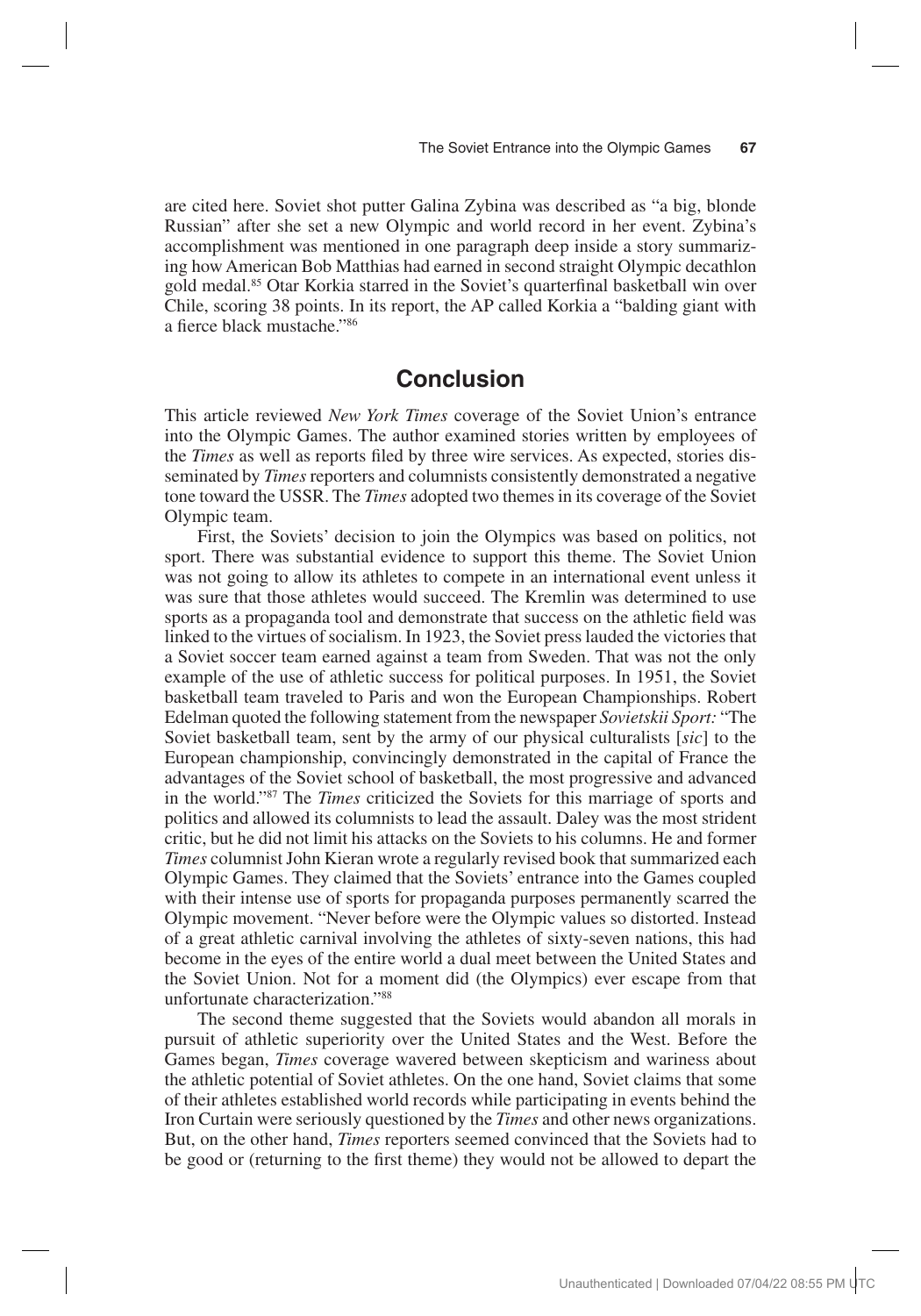USSR and attend the Olympic Games. Once the Games started, the doubts about the legitimacy of the Soviet athletic program continued. The new scoring system may have seemed like a trivial example, but to the *Times* it demonstrated that the Soviets would go to great lengths to show they had created an athletic system that could beat the Americans. The repeated Soviet complaints of biased judging served as another means of demonstrating that the Soviets would not accept that their athletes were "second best." And the allegations that Soviet weightlifters were sniffing some substance immediately before competing provided even more evidence that the Soviets would do whatever it took to win an Olympic medal.

The criticism of the Soviet Union would not have been possible without the endorsement of *Times* management. And there was little doubt that the men who ran the *New York Times* were no fans of communism. The 1947 Kriesberg study that showed news unfavorable to the Soviet Union appeared more often in the *Times* than did news that was favorable has already been referred to in this article. But that was not the only study showing bias. Journalists Charles Merz, who worked at the *Times*, and Walter Lippmann coauthored a study in 1920. It found that in the first two years of the Soviet Union's existence (November 1917 through November 1919), the *Times* reported on ninety-one separate occasions that the Bolshevik regime was on the brink of collapse or had already fallen. Salisbury, the *Times* correspondent once stationed in Moscow, noted that Lippmann and Merz concluded "the news about Russia is a case of seeing not what was, but what men wished to see."89 Salisbury added that the paper's management team was stung by the criticism. But it did not alter its overarching editorial policy toward the USSR. Adolph Ochs and Arthur Sulzberger were the men most responsible for the bias that appeared in the newspaper. Ochs was the *Times* publisher from 1896 until 1935. Under his watch, the newspaper disseminated the incorrect perception that the Bolsheviks were on the verge of being swept out of power. Sulzberger succeeded Ochs and held the title until 1961.

Sulzberger traveled to the Soviet Union in the late 1920s and left with a sense that the Soviet people were despondent and in fear.<sup>90</sup> Stalin had eliminated all his potential political rivals and secured his grip on power. Toward the end of World War II, Sulzberger made another trip to Moscow, and left even more convinced that the USSR was pursuing a hostile policy toward America.<sup>91</sup> That fear of the Soviet Union and Communism never left him.<sup>92</sup>

Thus it does not seem hard to understand how this policy of worrying about the Soviet Union's geopolitical aims could easily creep into *Times* coverage of Soviet athletes. The position of the *Times* was that these athletes were political tokens to be used in any way the Kremlin saw fit. They were programmed to be champions and to convince the world that socialism was the wave of the future. None of this was acceptable for the *Times,* and it influenced the newspaper's coverage of one of the most critical periods in the history of the Olympic Games.

### **Notes**

1. "Russia" (the Russian Empire) competed in the 1908 and 1912 Summer Games.

2. Walter L. Hixson, *Parting the Curtain: Propaganda, Culture and the Cold War, 1945–1961* (New York: St. Martin's Press, 1997), 7.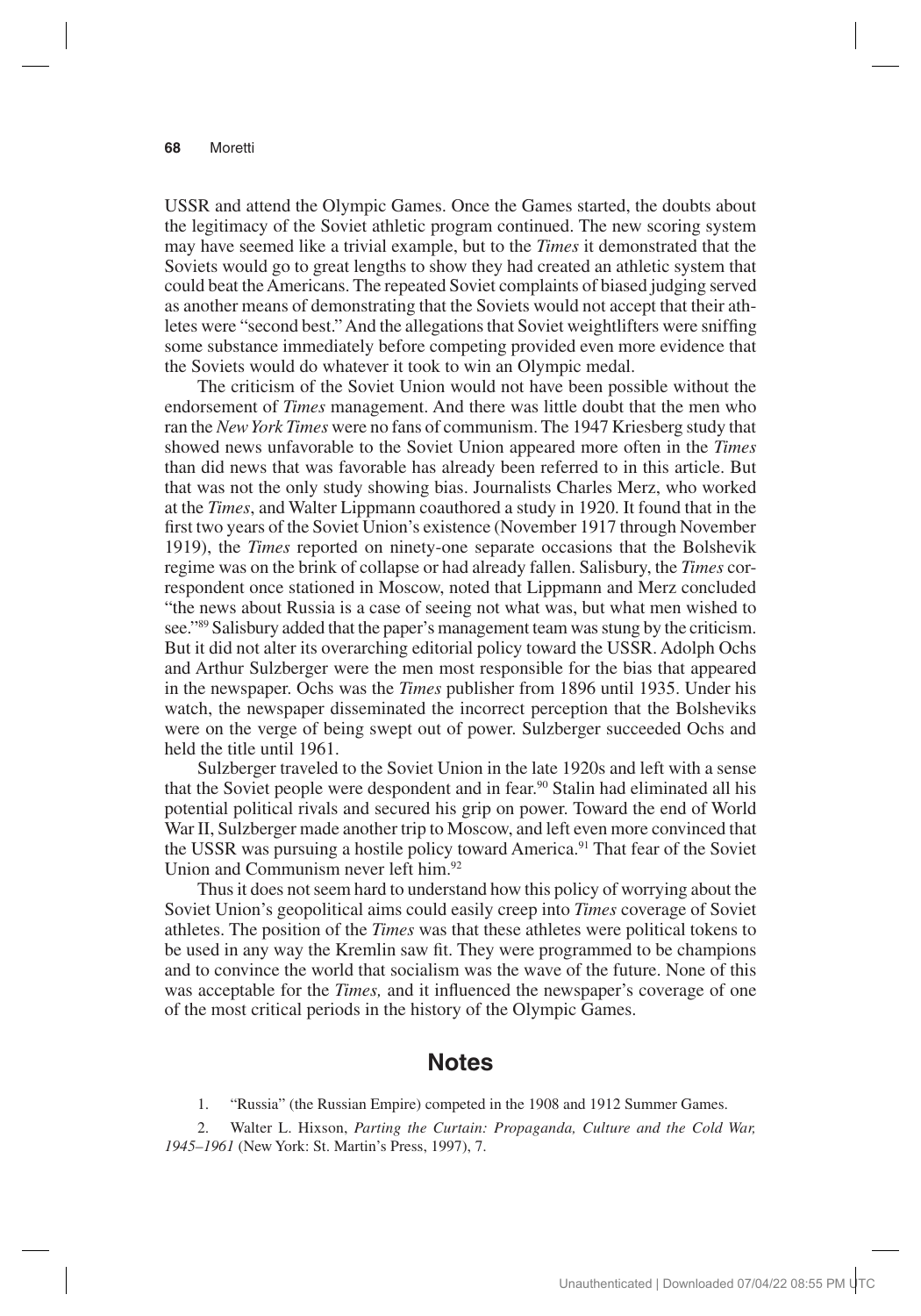3. Ibid., 11.

4. Gary Rawnsley, *Cold War Propaganda in the 1950s* (New York: St. Martin's Press, 1999), 33.

5. John Calhoun Merrill, *The Elite Press* (New York: Pitman Publishing Company, 1968), 13.

6. Martin Kriesberg, "Soviet News in the New York Times" *Public Opinion Quarterly,*  winter 1946-1947, 540.

7. Examples include "immoral" or "unreasonable."

8. Jim Riordan, "Rewriting Soviet Sports History," *Journal of Sport History,* 20, Winter 1993, 251.

9. "Accent on Streamlined Games as Olympic Group Meets in Rome, *New York Times,*  April 25, 1949.

10. "Soviet Paper Hints Entry in Olympics," *New York Times,* December 28, 1949.

11. "Olympic Group Puzzled," *New York Times,* May 15, 1950.

12. Allen Guttmann, *The Games Must Go On: Avery Brundage and the Olympic Movement*  (New York: Columbia University Press, 1984), 133.

13. Avery Brundage to Sigfrid Edstrom, October 26, 1946, Box 42, University of Illinois Archives, Avery Brundage Collection, 1908–1975 in Richard Espy, *The Politics of the Olympic Games* (Berkeley: University of California Press, 1979), 27.

14. Victor Peppard and James Riordan, *Playing Politics: Soviet Sports Diplomacy to 1992*  (Greenwich, CT: JAI Press, 1993), 66.

15. Edstrom to Brundage, November 14, 1950, Box 43, Brundage Collection in Espy, *The Politics of the Olympic Games,* 35.

16. John Rendel, "Promise of Soviet Cited By Brundage," *New York Times,* February 6, 1952.

17. English and French were then and are now the only "official" Olympic languages.

18. The Soviets considered Spain a fascist country led by a man (Franco) who had ordered the deaths of many socialists during the Spanish civil war.

19. Brundage to Edstrom, January 21, 1947, Box 42, Brundage Papers in Espy, *The Politics of the Olympic Games,* 28.

20. Ibid.

21. Peppard and Riordan, *Playing Politics: Soviet Sports Diplomacy to 1992*, 34.

22. "Athletic Successes Stir Russians; Olympics Eyed, *New York Times,* August 25, 1950.

23. "Soviet [sic] to Compete in '52 Olympics; Will Participate for the First Time," *New York Times,* April 26, 1951.

24. "Russia at the Olympics," *New York Times,* April 26, 1951.

25. Arthur Daley, "Welcoming Our Red Brothers," *New York Times,* April 26, 1951.

26. "Brundage Comments on Move," *New York Times,* April 26, 1951. The IOC had a longstanding concern about whether the Soviet National Olympic Committee could act independently of the Soviet government. As early as 1947, a member of the IOC Executive Committee reported that it was "impossible to create a [National] Olympic Committee independent of the government." See James Riordan, "The Rise and Fall of Soviet Olympic Champions," *Olympika: The International Journal of Olympic Studies*, 2, 1993, 28.

27. "Soviet Is Accepted for the Olympics," *New York Times,* May 8, 1951.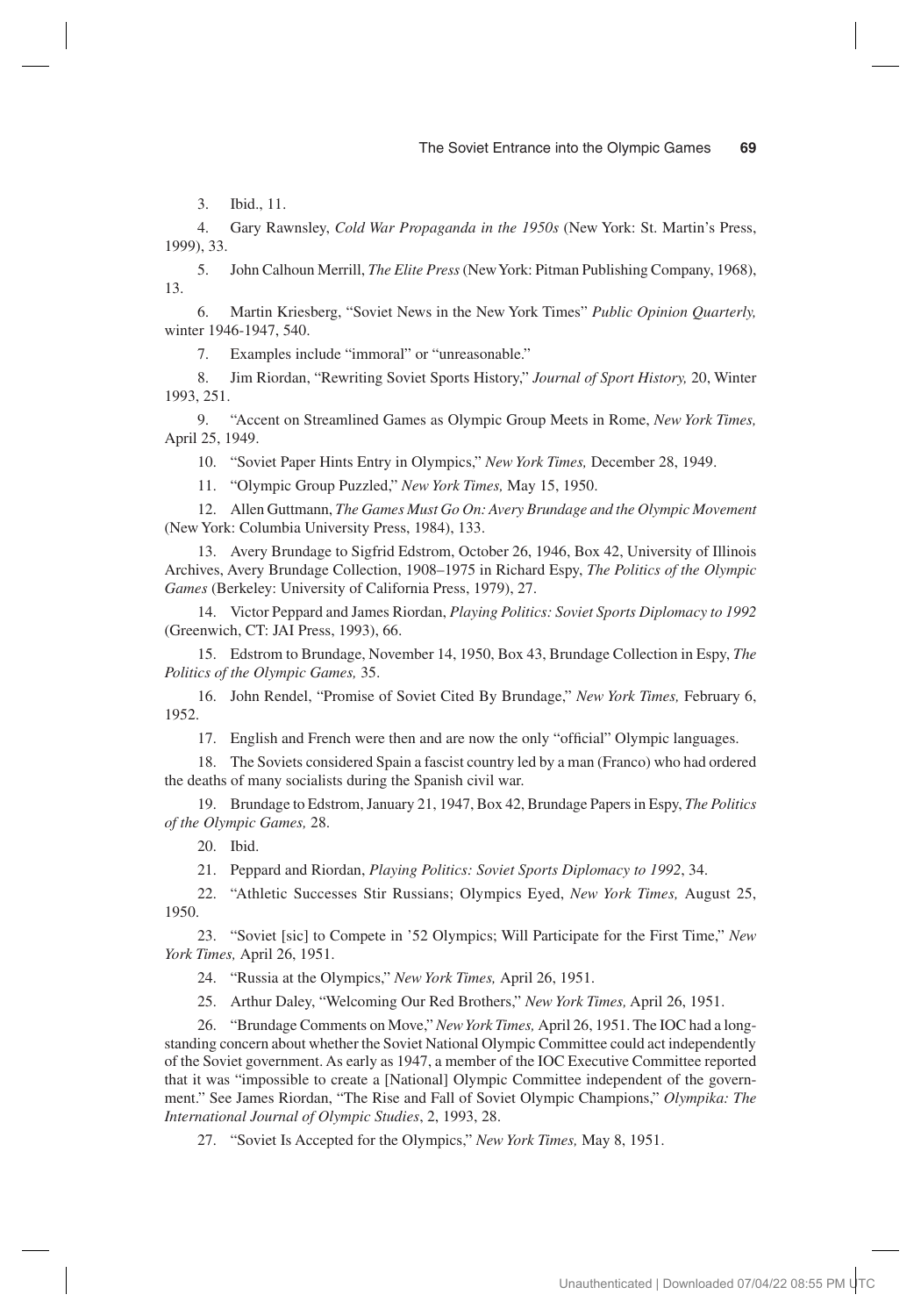28. Ibid.

29. "45 Accept Olympic Bid: Sixty-Five Expected for Helsinki Games—Russia a Question," *New York Times,* November 24, 1951.

30. "Olympics to Attract 70 Nations, Possibly Russia, Says Brundage," *New York Times,*  November 30, 1951.

31. "Russia Announces Plan to Enter Select Teams in 1952 Olympics," *New York Times,*  December 28, 1951.

32. Arthur Daley, "What Does It Mean?," *New York Times,* January 6, 1952.

33. "28 Nations in Winter Olympics; Russia Out as Deadline Passes," *New York Times,*  January 1, 1952.

34. "Russians Request Entry in Olympics," *New York Times,* January 16, 1952.

35. "Russians Out as Curtain Falls on Participation in Oslo Games," *New York Times,*  February 2, 1952.

36. "Soviet Girls Seen Best Olympic Bets," *New York Times,* August 26, 1951

37. Harry Schwartz, "Stalin Trains His Olympic Teams," *New York Times Sunday Magazine,*  April 20, 1952, 19.

38. Ibid.

39. Ibid., 58.

40. Arthur Daley, "The Olympic Enigma," *New York Times,* July 16, 1952.

41. "Rivalry Between U.S. and Russia To Enliven Helsinki Competition," *New York Times,*  July 6, 1952.

42. "20 Russian Sailors Reach Games Site," *New York Times,* July 6, 1952.

43. "Olympic Weekend," *New York Times*, July 5, 1952.

44. "Curtain of Silence Shrouds U.S., Reds," *New York Times,* July 9, 1952.

45. "Russians Suddenly Turn Friendly and Open Their Camp to Visitors," *New York Times,*  July 10, 1952.

46. "U.S., Soviet Crews Hit Friendly Note," *New York Times,* July 12, 1952.

47. Allison Danzig, "East Meets West Under Red Banner," *New York Times,* July 14, 1952.

48. Allison Danzig, "Flame Is Ignited: Games of the 15th Olympiad Begin at Helsinki as the Cannon Roars," *New York Times,* July 20, 1952.

49. Harrison Salisbury, "Pep Talk by Soviet Press Urge Red Athletes to Annex Crowns," *New York Times,* July 20, 1952.

50. George Axelsson, "Communists Defy Truce Tradition to Spread Propaganda at Classic," *New York Times,* July 22, 1952. The World Federation of Democratic Youth had been formed in 1945 as an antifascist group but soon became noted for its leftist and communist leanings.

51. George Axelsson, "Russian Athletes on Good Behavior," *New York Times*, July 27, 1952.

52. Harrison E. Salisbury, "Soviet Press Finds U.S., Russians Speaking 'Language of Friendship,'" *New York Times,* July 28, 1952.

53. Harrison E. Salisbury, "Russians' Note of Joy at Showing Soured by Complaints on Officials," *New York Times,* August 3, 1952.

54. See "Pentathlon Protest By Russia Rejected," *New York Times,* July 25, 1952; "Amicability Drops in Weight Lifting," *New York Times,* July 28, 1952; "Russians Hit Officials: Moscow Radio Charges Unfair Decisions in Boxing Bouts," *New York Times,* August 2, 1952.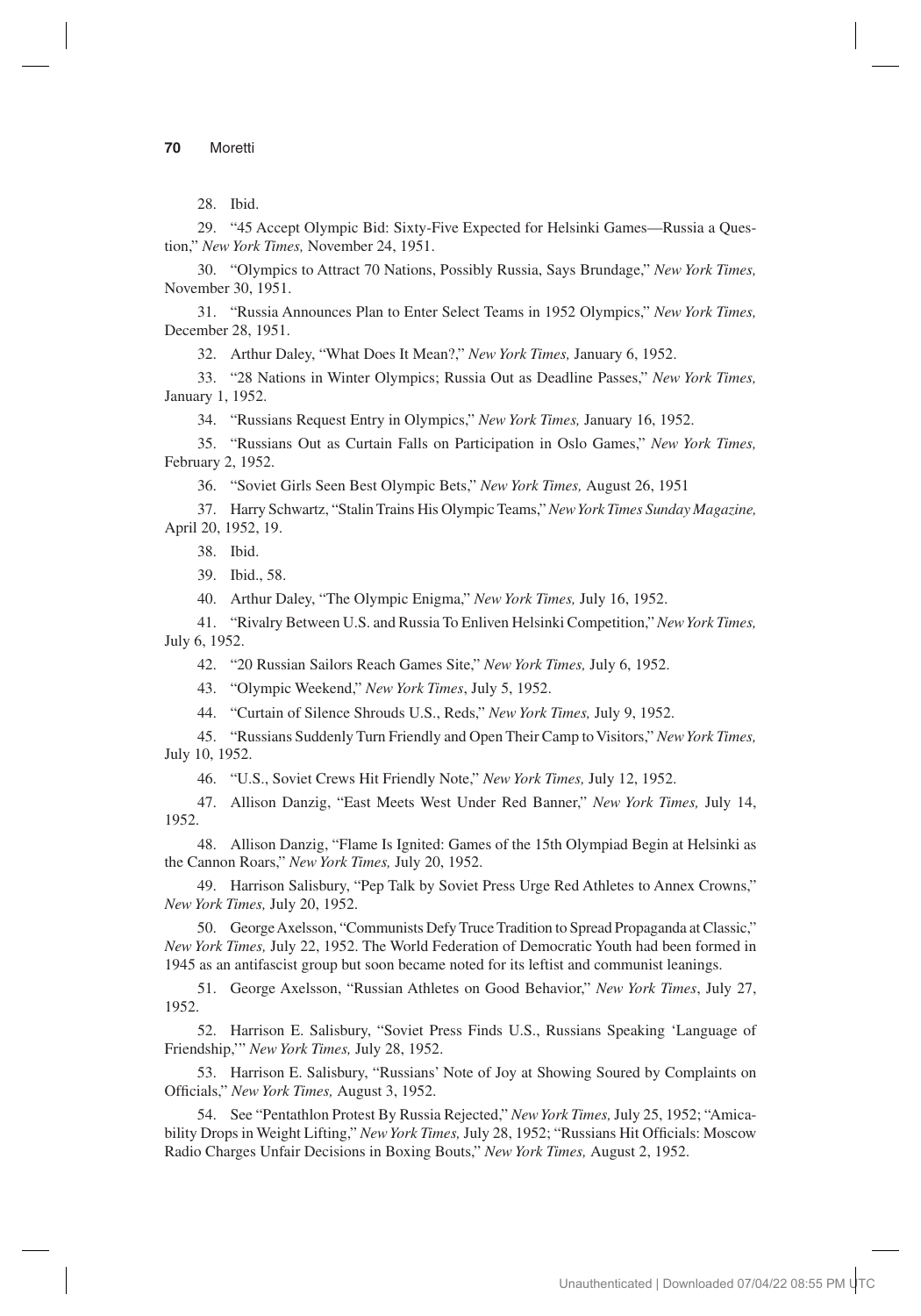55. "Russians Say U.S. Tried to Bar Amity at Helsinki," *New York Times,* August 6, 1952.

56. "Americans Visit Russian Camp," *New York Times*, July 22, 1952.

57. "Russians Get Arms Aid Without Being in NATO," *New York Times*, July 24, 1952.

58. "U.S., Russia Agree On Steaks, Rowing," *New York Times*, July 25, 1952.

59. Photograph, *New York Times*, July 27, 1952.

60. "Russians Trumpet Note of Victory Pitched to Their Own Scoring Key," *New York Times*, July 31, 1952.

61. "Women Give Soviet Edge," *New York Times*, July 26, 1952.

62. Soviet women scored a combined 139 points in those two sports compared with just one point for the United States.

63. "Russians at the Olympics," *New York Times*, July 27, 1952.

64. "The Olympic Spirit," *New York Times*, July 27, 1952.

65. "Russians Trumpet Note of Victory Pitched to Their Own Scoring Key," *New York Times*, July 31, 1952.

66. "U.S. Appears Certain to Defeat Russia for Unofficial Team Title," *New York Times*, August 2, 1952.

67. Allison Danzig, "U.S. Clinches Olympic Games Unofficial Title: Russia Overtaken," *New York Times*, August 3, 1952.

68. See Allison Danzig, "American Quintet Triumphs by 86-58," *New York Times*, July 29, 1952. The teams met during the preliminary round and the United States routed the Soviet Union, 86-58. Danzig filed a lengthy report of that game. He noted that it "was fought ruggedly but cleanly and without the slightest flare-up and ended with the players shaking hands and exchanging friendly pots all around."

69. "U.S. Coach and Players Praise Soviet Strategy," *New York Times*, August 3, 1952.

70. "Russians Decide Scores Don't Matter After All," *New York Times*, August 3, 1952.

71. "Olympic Victories," *New York Times*, August 4, 1952.

72. Harrison E. Salisbury, "Russians Hail Olympic 'Victory' But Fail to Substantiate Claim," *New York Times*, August 5, 1952.

73. Harrison E. Salisbury, "Russians Recount, Then Recant; Concede Tie to U.S. in Olympics," *New York Times*, August 7, 1952.

74. "Soviet Gymnasts Take Early Lead," *New York Times*, July 20, 1952.

75. "Russian Gymnasts Lead: Switzerland Next at End of Compulsory Olympic Tests," *New York Times*, July 21, 1952.

76. Today this event is commonly referred to simply as the "vault."

77. "Russian Women Excel: They Dominate the Competition," *New York Times*, July 24, 1952.

78. "Rifle Mark to Russian," *New York Times*, July 28, 1952.

79. "Russians Set 2 Records: Olympic Weight-Lifters Take Gold Medals in 2 Classes," *New York Times*, July 26, 1952.

80. "Amicability Drops in Weightlifting: Russians Loudly Protest U.S. Athlete's Military Press—Two Americans Triumph," *New York Times*, July 28, 1952.

81. "Russians Sniffed Some Suspicious Stuff, Says U.S. Official After Weight-Lifting," *New York Times*, July 29, 1952.

82. Milovan Djilas, *Conversations with Stalin* (New York: Harcourt, Brace and World, 1962), 82.